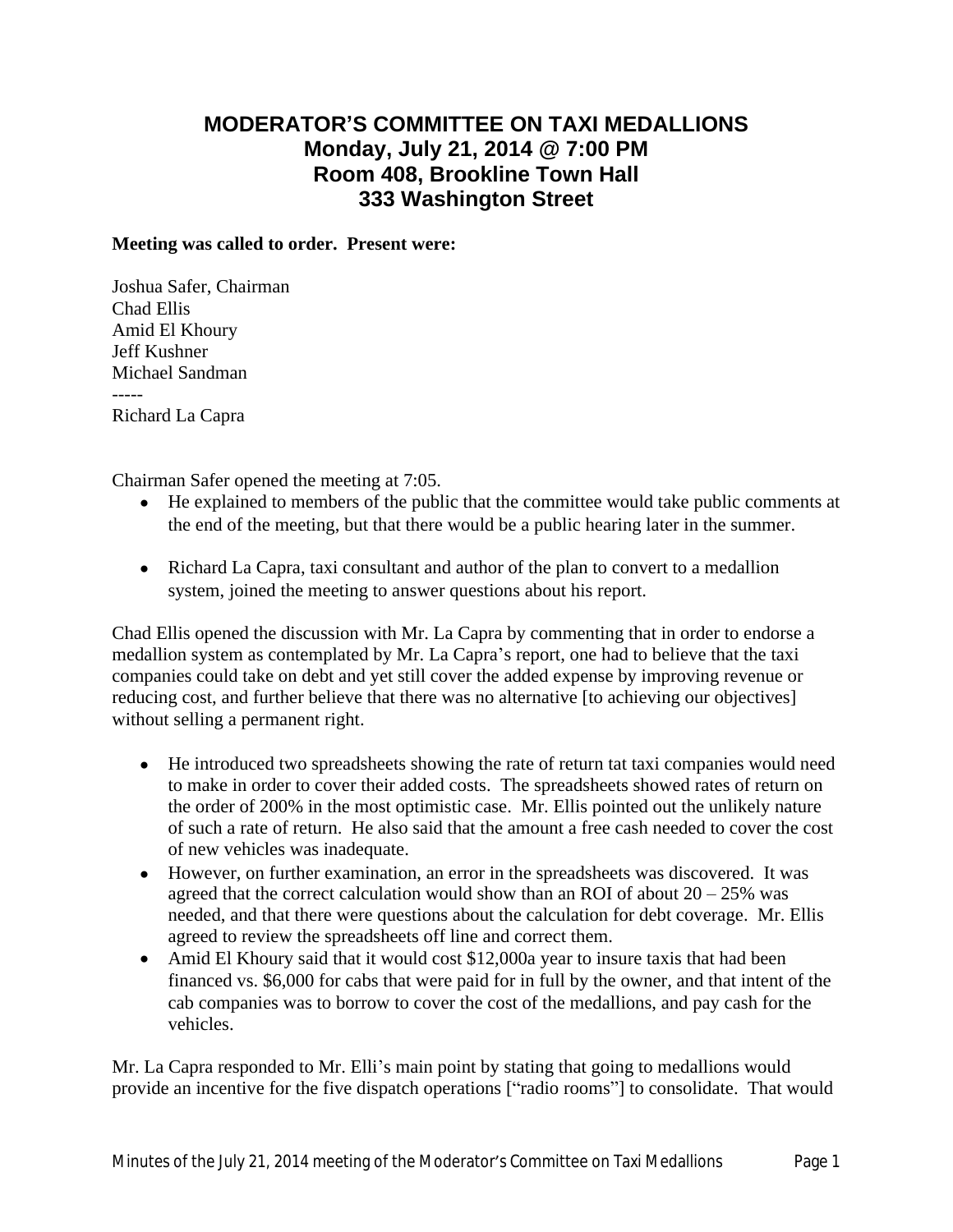allow the remaining companies to allocate funds from reduced switch operating expense to cover the debt they would incur to acquire an asset. Without assets, he said the companies could not borrow.

- Mr. El Khoury concurred with Mr. La Capra that without medallions, it was not possible for the companies to borrow.
- Mr. Kushner and Mr. Ellis asked why the dispatch operations hadn't already consolidated to reduce expenses. Mr. Sandman responded that the cab companies were holding out as independent operations in order to participate in the medallion conversion process because they saw it as a "pot of silver".

Jeff Kushner asked why the Town wasn't opening up the auction to better capitalized companies [from Boston].

- Mike Sandman explained that when the plan was developed by the Town Administrator's staff workgroup, there was a belief that the incumbent companies should have an advantage – a "hometown discount". He stated that at least one Boston operator had attended a public hearing as the plan was being developed and had expressed strong interest in acquiring Brookline medallions.
- Mr. La Capra said that he had been given two criteria when he was asked to develop a plan: provide preference for the incumbents and provide an opportunity for individual drivers to buy in.

Chad Ellis returned to the point that debt capacity [to borrow for financing vehicles] would still be fairly low.

- Richard La Capra pointed out that the \$125,000 estimate [for the market price of a medallion following the last auction tier] was for a new entrant willing to work hard [as a driver], and that the price was justified [only] by looking at the earnings of the nest performers among drivers.
- Mr. La Capra was asked whether \$125,000 was just a plug number and perhaps an unrealistic one. He responded that Boston cab drivers can earn about twice what Brookline drivers earn, and that the market price for medallions in Boston was in excess of \$500,000.
- Mike Sandman commented that the Boston regulations allowed medallion owners to lease out the medallion to vehicle owners, something the Brookline regulations would not allow. Mr. El Khoury said that his understanding was that the latest draft of the Brookline regulations would allow leasing of medallions.
- Mr. La Capra explained that the auction plan doesn't guarantee that the price of a medallion will rise enough to finance all of Tier 2 and Tier 3 [by selling off Tier 1 medallions]. But it will allow for the financing of enough of Ter 2 to make it possible to attract outside investors/outside capital.
- Josh Safer pointed out that the question of the viability of the financing envisioned by the plan was a key concern for Town Meeting when it voted to refer the plan to the Moderator's Committee, and his analysis was that Town Meeting was responding to Chad Ellis's statement at Town Meeting that the numbers didn't work.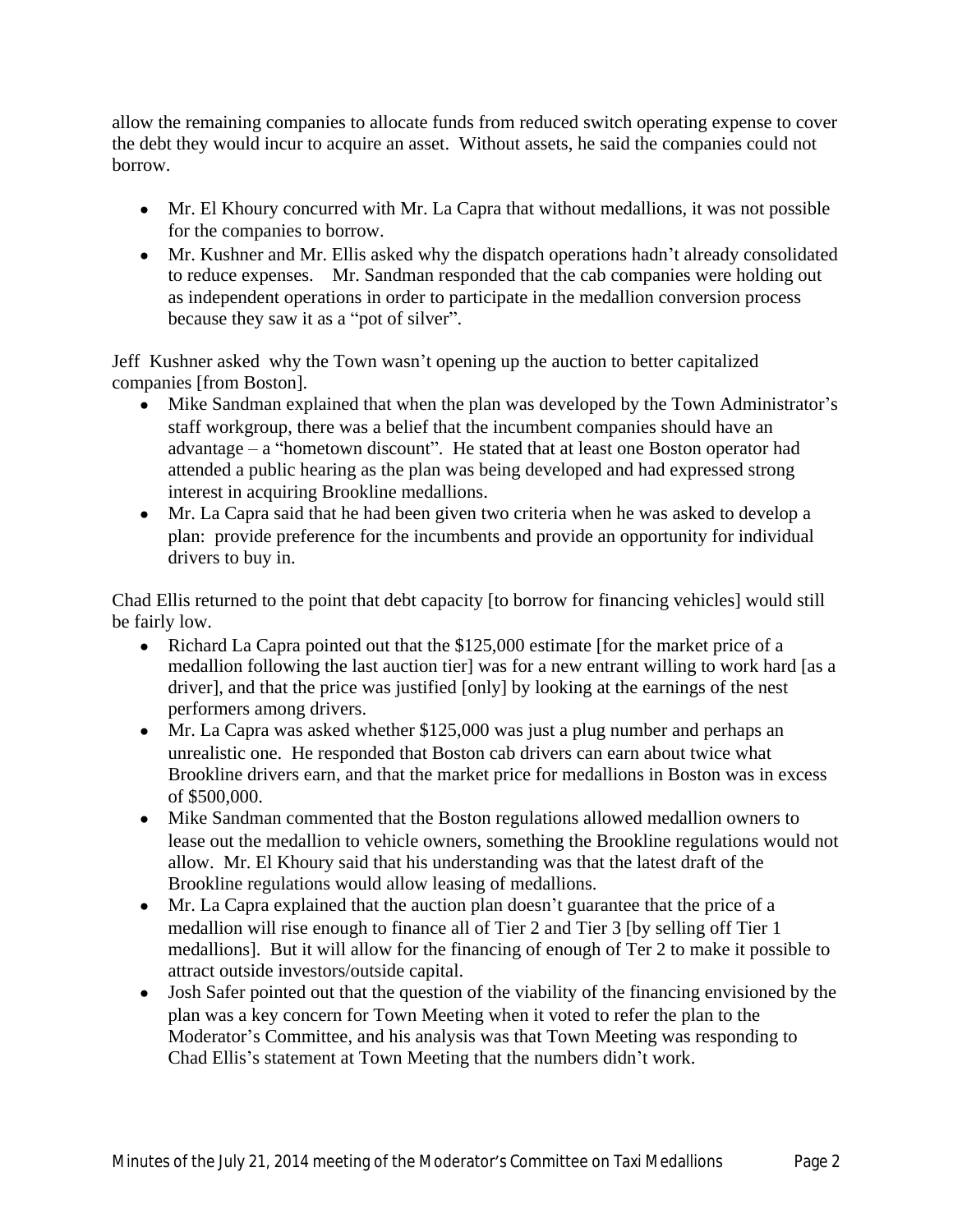Jeff Kushner turned the data in the La Capra report. He stated that the average of 17 pickups per day seemed too low based on his own experience driving a taxi 20 years ago. He said that there must be unmetered pickups.

- Amid El Khoury and representatives of two taxi companies attending as members of the public agreed that 10 to 20% of the rides are off the meter [which would suggest 19 to 21 pickups a day was more typical].
- Mr. La Capra got his data by reviewing meter data, and he came back to his main point, which was that Brookline drivers earned about \$250 a day in meter fees before tips and before any flat rate [off the meter] rides, vs. \$425 - \$455 for an average Boston taxi driver.
- Mr. Kushner wondered whether there were too many cabs, given that the income stream from the customers had to cover both the vehicle owners and the drivers and that Uber was changing the market. In response to Mr. Sandman's comment, he agreed that the market was not a zero sum game, because Uber would broaden it.
- Mr. Sandman commented that Town Meeting was concerned that drivers had low incomes and no benefits, but that if incomes went up and benefits were provided (1) the cost of a ride would have to go up and that (2) if the compensation for driving ataxi rose, many of the current drivers would be pushed out the business by better qualified people attracted by the higher pay. Mr. Kushner agreed, but said that was a an acceptable consequence from a public policy point of view, although he recognized that Town Meeting might have a different view.

Following up on the discussion of the impact of Uber, Mr. La Capra pointed out that in both New York City and Boston, when taxi drivers started accepting credit cards, paid rides increased, and while Boston rides had dropped by 0.6% as a result of Uber, taxi revenue had gone up.

Josh Safer asked Chad Ellis whether he would support conversion to medallions if the numbers could be shown to work.

- Mr. Ellis responded that the numbers might work if the price of a medallion went up to \$125,000 [after Tier 3] but that he questioned whether the numbers would work if the price didn't get to that level.
- Mr. Sandman said that medallion owners who got medallions in the first and second tier would sell their medallions to individual drivers. Mr. Kushner asked whether there were enough drivers who could [afford to] buy in. Mr. Sandman suggested that we ask Brookline Bank that question, implying that the answer would be positive.

Mr. Kushner asked whether bidders would collude in the initial auction to keep the price down, which would reduce the amount realized by the Town. A discussion followed about the clawback provision in the proposed auction plan.

Mr. Kushner commented that currently the experience for everyone in the taxi business was poor – for the vehicle owners, for the drivers and for the customers. He said that the best system would be to have individual owner/drivers. He suggested that there are probably too many Brookline cabs for the amount of business.

• Mr. Sandman suggested that we needed to work out a pro forma P&L for an individual driver/owner under a medallion system..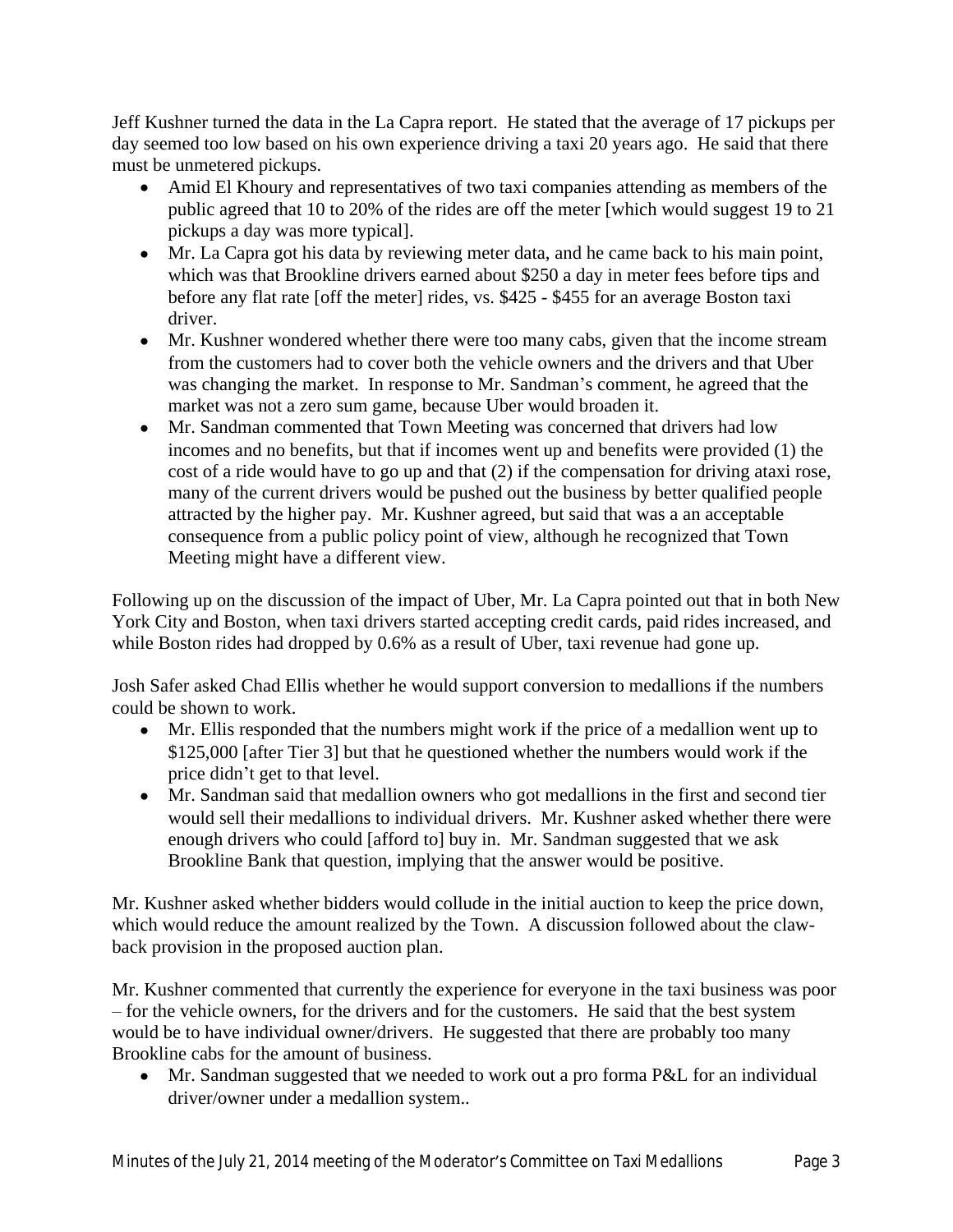- Mr. Ellis asked whether a medallion system with individual driver/owners was the best/only way to achieve our objectives. Josh Safer commented that it was a plausible way. Mike Sandman pointed out that it also allowed the Town to extract a substantial amount of value, and he asked Mr. La Capra for his answer to question Mr. Ellis had raised.
- Mr. La Capra said that the essential element in any path forward is "finaciability" [whether the plan created assets that could serve as collateral]. He said that you have to create rights for the owner, and referring the Mr. Kushner's earlier remark about 99 year leases on London, that a leasehold might work if it looks like a long term grant of rights.
- Mr. El Khoury remarked that while a leasehold might work, the banks and the industry understood medallions. Mr. Kushner agreed and said that we didn't need to reinvent the wheel.
- Mr. La Capra said that the ability to finance the purchase [of the medallion or similar right to operate] and the ability to transfer that right were the keys.

Chad Ellis agreed that we didn't need to create a pseudo-medallion. But he said that he had a problem with the morality of creating a closed system. He asked about open systems, where there was no barrier to entering the market, which there would be with a fixed number of medallions.

- Richard la Capra responded that cities with open systems typically revert to a fixed number of taxis, and he offered Montreal as a recent example.
- Mr. Ellis said that regulations should focus on the requirements to operate and allow any qualified person to enter the market.

Following that discussion of economic and regulatory philosophy, the committee members agreed that we should build the P&Ls and business case for a medallion system and review tah material on August 4, and that we would go forward with a public hearing no July 28. Mr. La Capra said he would be willing to help with our financial analysis.

Comments from the public:

John Harris introduced the FTC's restraint of trade decision regarding Boston's medallion system, a decision that forced Boston to issue new medallions in the 1990s.

- He asked why, if Uber can attract investment even though they don't have medallions, cab companies can't. And he asked why restaurants, which like Brookline cabs have annually renewable licenses, can get banks to lend to them, but holders of annual taxi licenses cannot.
- He said that we had talked about medallion prices in the range of \$70,000 to \$125,000 but that prices in Boston, Cambridge and Somerville were much higher.
- He said that in his experience taxi drivers would be able to borrow for their initial vehicle, but questions how they would manage to finance their second vehicle.

Following the public comment period, the committee approved the minutes of its July 14 the meeting by a vote of 4-0.